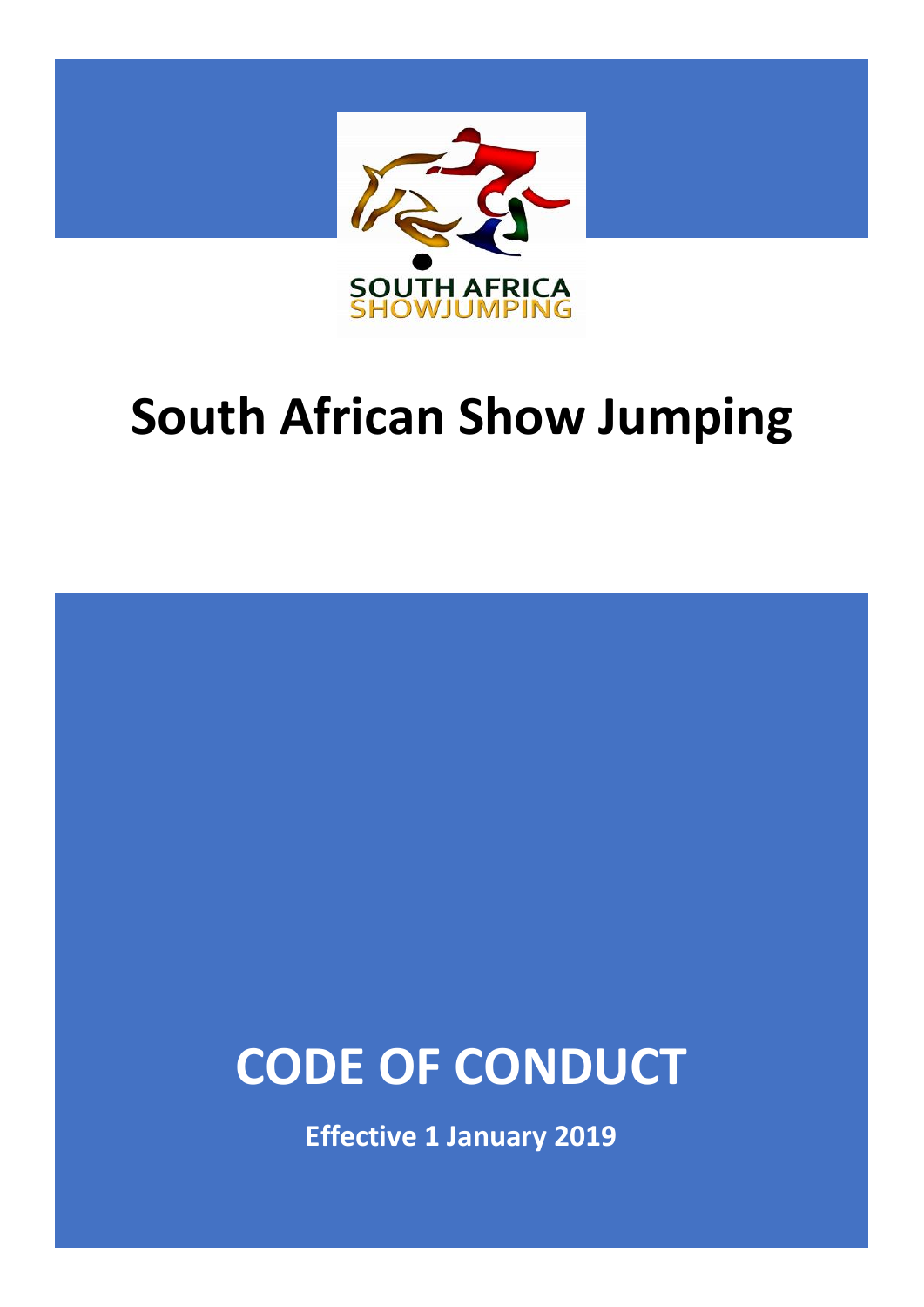### **South African Show Jumping (SASJ) General Code of Conduct**

All SASJ Members and all persons required to comply with the SASJ Member Protection Policy including Administrators, Directors, Officers, Officials, Coaches, Participants, Parents, Guardians and Spectators must meet the following requirements in regard to their conduct and behaviour in any way relating to the sport of equestrian (including without limitation during or in respect of any activity held or sanctioned by SASJ, and as part of any role held within SASJ or any of its affiliates:

- ❖ Respect the rights, dignity and worth of all people involved in Show Jumping (including all participants, officials and administrators, regardless of gender, ability, sexual orientation, age, cultural background or religion.
- ❖ Be aware of and abide by the Fédération Équestre Internationale (FEI) Code of Conduct for the Welfare of the Horse.
- ❖ Be fair, considerate, honest and act appropriately in all dealings.
- ❖ Be professional in, and accept responsibility for, your actions.
- ❖ When providing a service, seek to provide quality service.
- ❖ Be aware of, and comply with SASJ's standards, rules, regulations, by-laws and policies.
- ❖ Avoid any conduct using privileged information to gain a personal or commercial advantage.
- ❖ Respect the spirit of the rules of the sport, including, without limitation, national and international guidelines which govern Equestrian Sport, the member associations and the affiliated clubs, and fair play, and behave accordingly.
- ❖ Not use your involvement with SASJ, its member associations or affiliated clubs to promote your own beliefs, behaviours or practices where these are inconsistent with those of SASJ.
- $\div$  Demonstrate a high degree of individual responsibility especially when dealing with persons under the age of 18 years, as your words and actions are an example.
- ❖ Refrain from any form of harassment, bullying, abuse, violence, intimidation or vilification of others, including via the use of social media. (See Social Media Policy)
- ❖ Refrain from any behaviour that may bring SASJ, its member associations, its affiliated clubs or the sport of equestrian into disrepute.
- ❖ Not engage in conduct that is unethical, unbecoming or likely to cause harm to the reputation of SASJ, its member associations or affiliated clubs or the sport of equestrian.
- ❖ When providing an environment for the conduct of an activity, seek to provide a safe environment.
- ❖ Comply with all relevant South African laws (Federal and State), including antidiscrimination, occupational health and safety and child protection laws.
- ❖ Show concern and caution towards others who may be sick or injured.
- ❖ Be a positive role model.
- ❖ Contribute to a safe sporting environment and respectful culture which is accepting of individual differences and behave accordingly.
- $\cdot \cdot$  Use appropriately the facilities and equipment made available for events, administration, coaching and training.
- ❖ Understand the consequences if you breach SASJ's standards, rules, regulations and policies.
- ❖ Condemn the use of violence or abuse in any form, whether it is by other spectators, participants, coaches, officials, volunteers or athletes.
- $♦$  Do not consume or be affected by alcohol or other substances such that it impairs your judgement or the safety of yourself or others.
- ❖ Do not take, consume or be affected by illicit substances.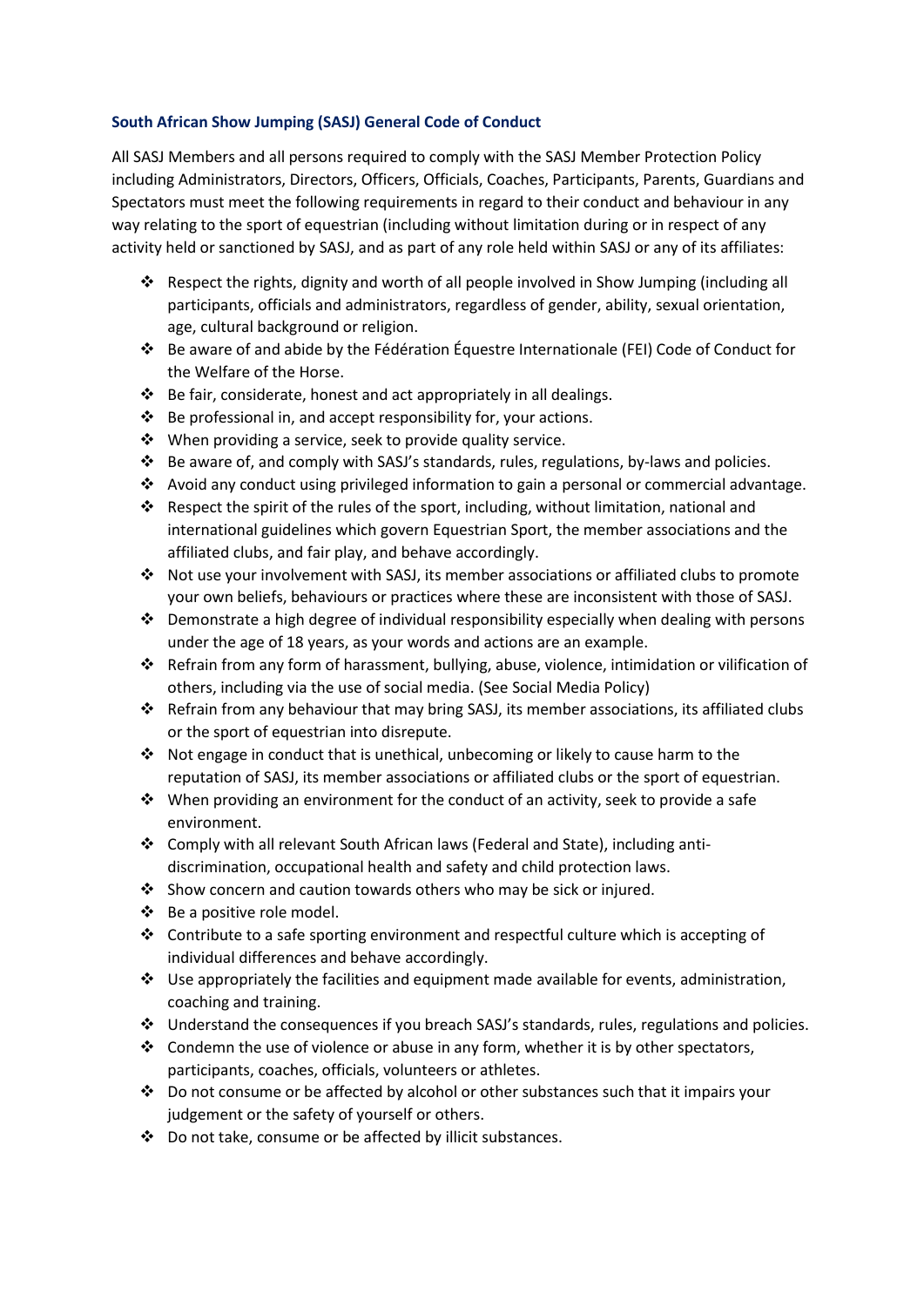### **SASJ Code of Conduct for SASJ Members, Administrators, Directors and Officers**

In addition to the SASJ General Code of Conduct, all SASJ Members and persons acting as administrators, directors and officers of SASJ or its affiliates, must meet the following requirements regarding their conduct and behaviour in any way relating to the sport of equestrian (including without limitation during or in respect of any activity held or sanctioned by SASJ, and as part of any role as an administrator, director or officer of SASJ or its affiliates):

- ❖ Seek to resolve conflicts fairly and promptly through established procedures.
- ❖ Be aware of and abide by the principles of the FEI Code of Conduct for the Welfare of the Horse.
- ❖ Act impartially.
- ❖ Be aware of and comply with SASJ's standards, rules, regulations, by-laws and policies.
- ❖ Be professional in all actions. Language, presentation, manner and punctuality should reflect high standards.
- ❖ Do not accept or participate in any form of bribery or corruption.
- ❖ Accept responsibility for all actions taken.
- ❖ Be aware of their legal responsibilities.
- ❖ Be aware of the legal rights of others.
- ❖ If unsure of the applicable rules or procedures that should be followed, seek further advice prior to proceeding.
- ❖ Document all relevant complaints and the way they were handled.
- $\dots$  Never use their position or role to avoid responsibility or to unjustly prevent an individual from exercising their rights.
- ❖ Seek to preserve and protect the standing and reputation of SASJ and its affiliates.

# **SASJ Code of Conduct for Officials**

In addition to the SASJ General Code of Conduct, any person appointed by SASJ (or its affiliates) as an official must meet the following requirements regarding their conduct and behaviour in any way relating to the sport of equestrian (including without limitation during or in respect of any activity held or sanctioned by SASJ, or as part of any role as an official appointed by SASJ or its affiliates):

- ❖ Act impartially.
- ❖ Place the safety and welfare of the athletes/participants above all else.
- ❖ Be aware of and abide by the principles of the FEI Code of Conduct for the Welfare of the Horse.
- ❖ Be fair, equitable, considerate and honest in all dealing.
- ❖ Accept responsibility for all actions taken.
- ❖ Be professional in all actions. Language, presentation, manner and punctuality should reflect high standards.
- ❖ Do not accept or participate in any form or bribery or corruption.
- ❖ Avoid any situation which may lead to a conflict of interest.
- ❖ Be courteous, respectful and open to discussion and interaction.
- ❖ Maintain or improve their current performance level and seek continual improvement.
- ❖ Seek to preserve and protect the standing and reputation of SASJ and its affiliates.

*In Conjunction with FEI Officials "Code of Conduct"*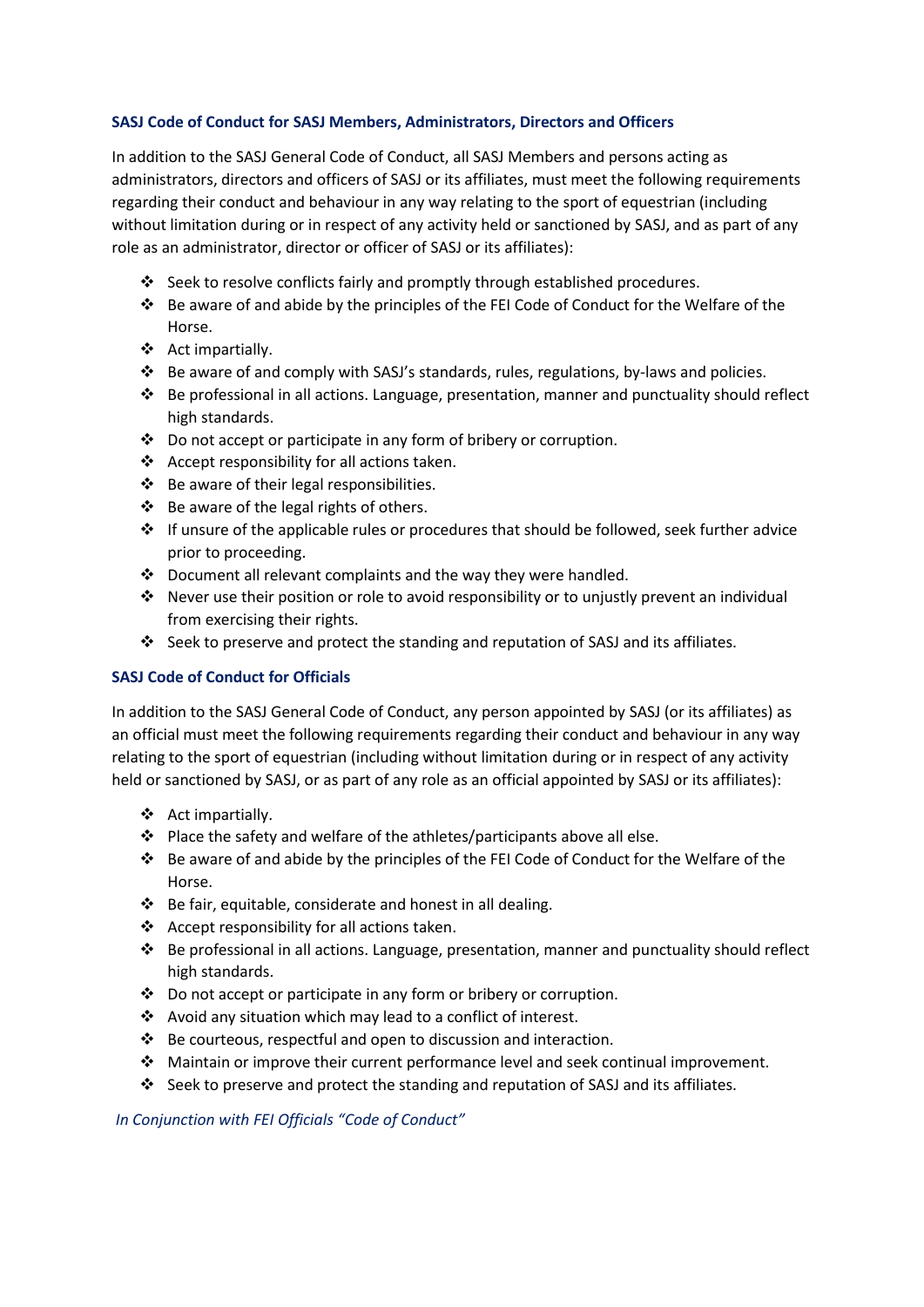#### **SASJ Code of Conduct for Participants**

In addition to the SASJ General Code of Conduct, participants must meet the following requirements regarding their conduct and behaviour during or in respect of any activity held or sanctioned by SASJ or its affiliates:

- ❖ Be aware of and abide by the principles of the FEI Code of Conduct for the Welfare of the Horse.
- ❖ Respect the rights, dignity and worth of others, including fellow participants, coaches, officials, volunteers and spectators.
- ❖ Do not act inappropriately or aggressively.
- ❖ Display and foster respect for officials, opponents, coaches, administrators, parents and spectators.
- ❖ Respect the talent, potential and development of fellow participants.
- ❖ Be frank and honest with your coach concerning illness and injury and your ability to train fully in accordance with relevant requirements.
- ❖ Avoid inappropriate intimate relationships with your coach.
- ❖ Conduct yourself in a responsible and appropriate manner relating to language, temper and punctuality. Be courteous, kind and set a good example in dress and behaviour.
- ❖ always Maintain high personal behaviour standards.
- ❖ Abide by the rules and respect the decision of officials.
- $\cdot \cdot$  Make any appeals through the formal process and respect the final decision.
- ❖ Be honest in your attitude and preparation to training.
- ❖ Work equally hard for yourself and your team.
- ❖ Cooperate with coaches and staff in development of programs.

# **SASJ Code of Conduct for Parents and Guardians**

In addition to the SASJ General Code of Conduct, parents/guardians of participants must meet the following requirements regarding their conduct and behaviour during or in respect of any activity held or sanctioned by SASJ or one of its affiliates:

- ❖ Remember that your child participates in sport for their own enjoyment and development, not yours.
- ❖ Focus on your child's efforts and performance rather than winning or losing.
- ❖ Never ridicule or abuse your child or other participants.
- ❖ Show appreciation and respect for the performance and skilful performance by all participants.
- ❖ Demonstrate a high degree of individual responsibility, especially when dealing with or in the vicinity of persons under the age of 18 years, as your words and actions are an example.
- ❖ Encourage your child to participate always according to the rules.
- ❖ Ensure appropriate levels of parent / guardian supervision of your child while they are participating in any activity held or sanctioned by SASJ or one of its affiliates.
- ❖ Respect officials' decisions and teach children to do likewise.
- ❖ Do not physically or verbally abuse or harass anyone associated with the sport (including any participant, coach, umpire, officials and administrators).
- $\cdot \cdot$  Respect the rights, dignity and worth of every person regardless of their gender, ability, cultural background or religion.
- ❖ Be courteous in communications with administrators, officials, coaches and participants, and teach your child to do the same.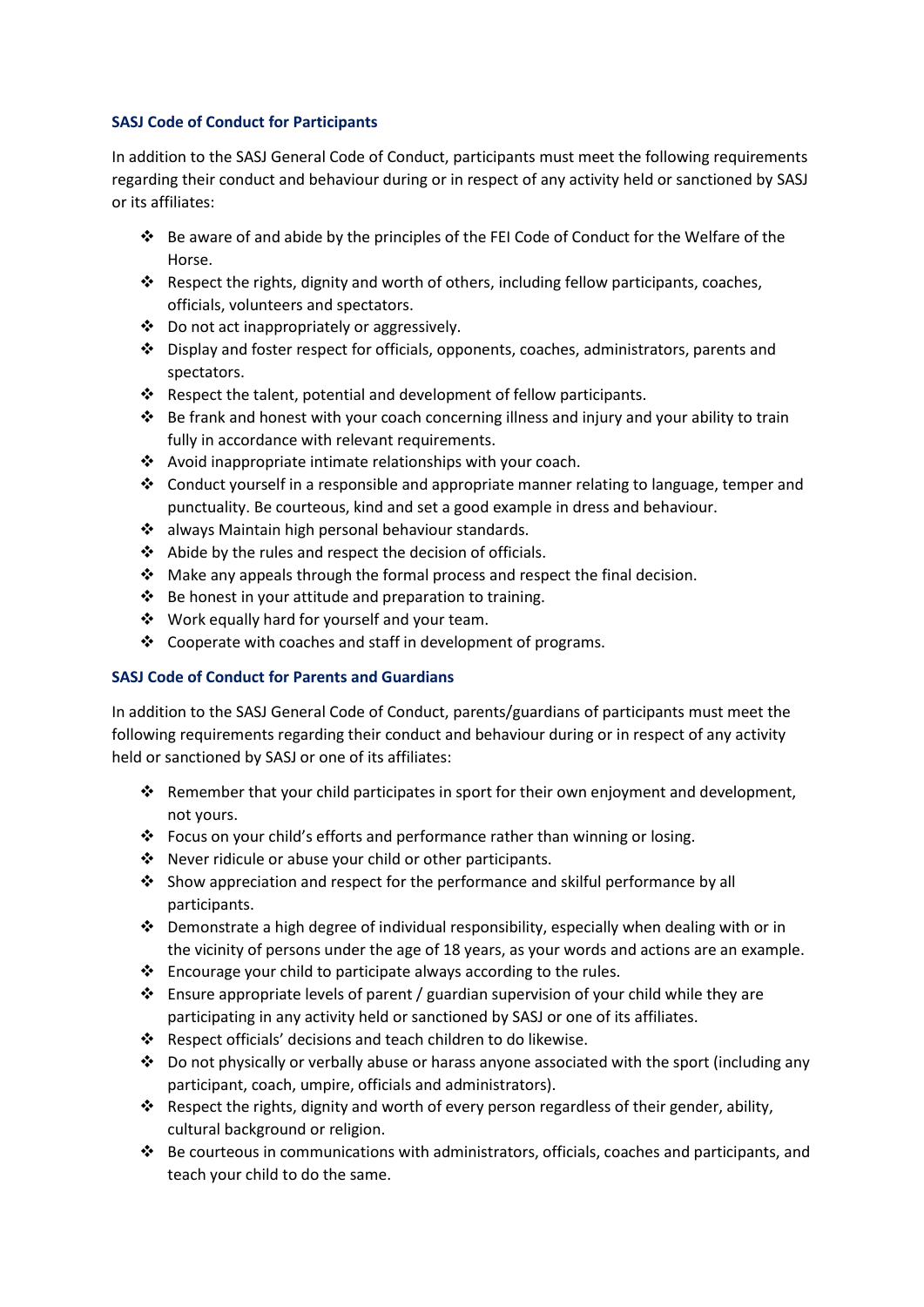#### **SASJ Code of Conduct for Spectators**

Spectators at any activity held or sanctioned by SASJ must meet the following requirements regarding their conduct and behaviour during any such activity or event:

- ❖ Respect the decisions of officials and encourage others to do the same.
- ❖ Never ridicule or abuse a participant.
- ❖ Show appreciation and respect for the performance and skills of all participants.
- ❖ Do not use violence, harassment or abuse in any form (including without limitation, do not use foul language, sledge or harass participants, coaches, officials or other spectators).
- ❖ Respect the rights, dignity and worth of every person regardless of their gender, ability, cultural background or religion.

#### **SASJ Code of Conduct for Coaches**

In addition to the SASJ General Code of Conduct, SASJ Coaches must meet the following requirements and behaviour in any way relating to the sport of equestrian (including without limitation during or in respect of any activity held or sanctioned by SASJ, or as part of any coaching role appointed by SASJ or one of its affiliates):

- ❖ Place the safety and welfare of the athletes/participants above all else.
- ❖ Be aware of and abide by the principles of the FEI Code of Conduct for the Welfare of the Horse.
- ❖ Operate within the rules.
- ❖ Act with integrity and objectivity and accept responsibility for your decisions and actions.
- ❖ Ensure that equipment and facilities meet safety standards and are appropriate to the age and experience of the horse and the athlete.
- ❖ Be a positive role model.
- ❖ Accept responsibility for all actions taken.
- ❖ Respect the talent and commitment of each athlete and their horse and seek to develop their potential.
- ❖ Treat each athlete and horse as a unique individual.
- ❖ Respect fellow coaches and their students and encourage athletes to do likewise.
- ❖ Learn as much as possible about the sport and keep up to date with developments.
- ❖ Ensure that the time spent with you is positive and self-enhancing for the athlete.
- ❖ Never deceive or mislead the athlete.
- ❖ Be dignified and controlled and teach athletes to be likewise.
- ❖ Actively discourage the use of drugs prohibited by the SAEF, SASCOC, Drug Free Sport South Africa, and the FEI.
- ❖ Discourage the use of cruel or injurious training methods and set a good example with your own training methods.
- ❖ Teach the athlete that the rules of the sport are mutual agreements which no one should evade or break. It is the duty of the coach to know and abide by SASJ and the FEI rules and to encourage compliance in spirit and in deed.
- ❖ Respect the decisions of officials and encourage athletes to do likewise.
- ❖ All students are entitled to and deserve equal time in group lessons.
- ❖ Follow the advice of medical and veterinary practitioners when dealing with injured athletes and horses.
- ❖ When coaching young athletes make only reasonable demands on their time, energy and enthusiasm.